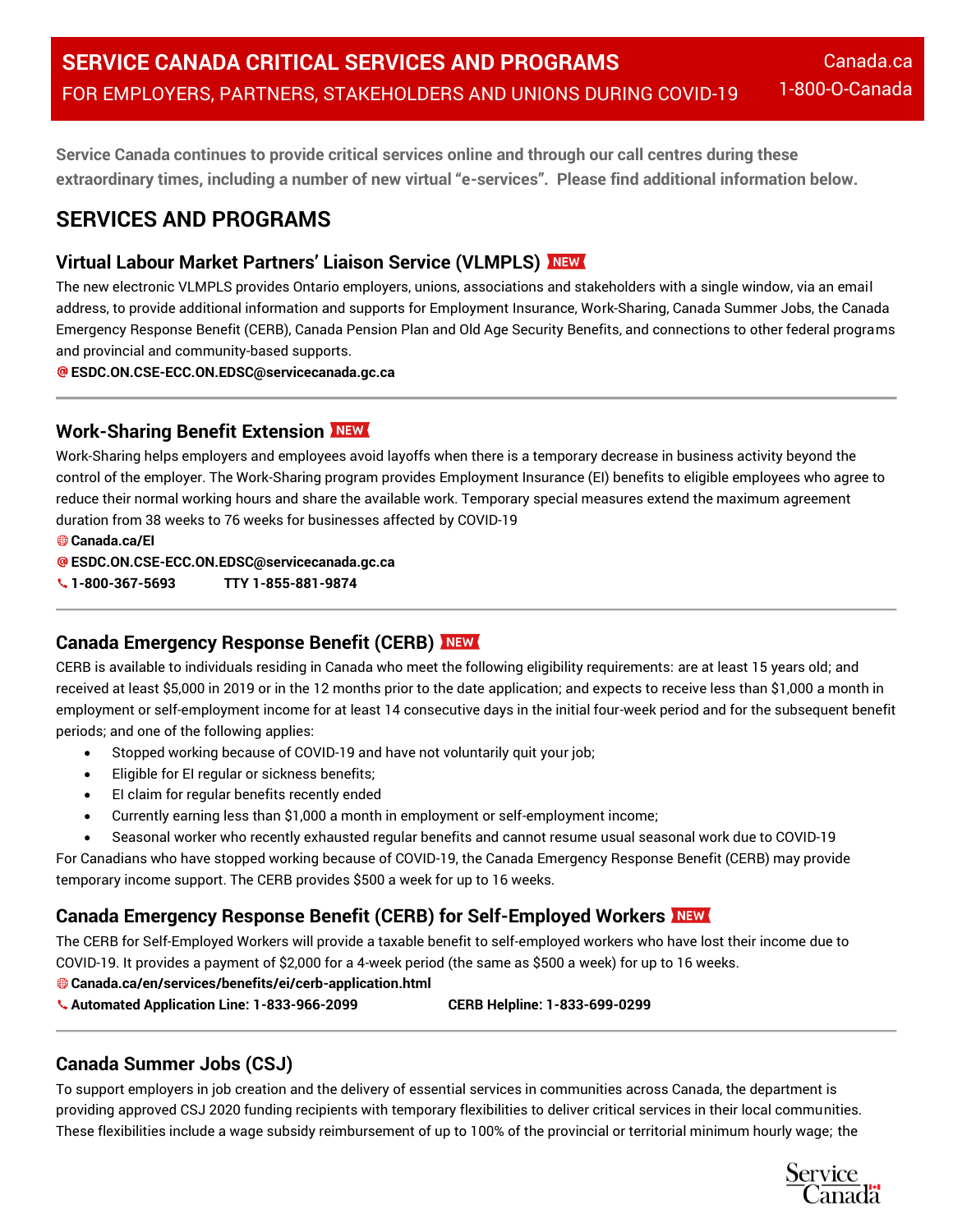ability to offer quality job placements in the form of part-time work (i.e. fewer than 30 hours per week); the ability to offer job placements between May 11, 2020 and February 28, 2021; and increased flexibility to amend project and job activities. **Canada.ca/en/employment-social-development/services/funding/canada-summer-jobs.html**

### **Employer Contact Centre**

The Employer Contact Centre provides support to employers including guidance on issuing Record of Employment (ROE) on the Web, ordering paper ROE forms, and information on the Temporary Foreign Worker Program and Work-Sharing. **1-800-367-5693 TTY 1-855-881-9874**

### **Record of Employment on the Web (ROE Web)**

ROE Web is a secure, online application that allows employers to create, submit, and print ROEs online. It improves service to employees who are applying for Employment Insurance benefits and reduces administrative burden on employers.

**Canada.ca/EI**

**1-800-367-5693**

### **Wage Earner Protection Program (WEPP)**

When an employer files for bankruptcy or becomes subject to a receivership under the Bankruptcy and Insolvency Act, the WEPP provides payments to employees with respect to unpaid wages and vacation.

#### **Canada.ca/en/employment-social-development/services/wage-earner-protection/employee.html**

**1-800-683-6516**

### **Job Bank**

Through Job Bank, employers can advertise jobs for free and receive maximum exposure through several job search platforms across Canada including a listing of postings and alerts.

**Jobbank.gc.ca**

### **Labour Market Information**

Learn more about an occupation you are interested in including: wages, outlooks, education and skills needed.

**Jobbank.gc.ca/trend-analysis**

**1-800-O-Canada (1-800-622-6232)**

### **Youth Employment and Skills Strategy**

The Youth Employment and Skills Strategy provides funding for employers and organizations to hire and train youth between the ages of 15 and 30 to gain the skills, job experience and abilities they need to make a successful transition to the workforce.

**Canada.ca/en/employment-social-development/services/funding/youth-employment-skills-strategy-program**

**1-800-935-5555**

### **Persons with Disabilities**

**Opportunities Fund for Persons with Disabilities (OF)**

Through funding organizations, the OF helps people with disabilities to prepare for, obtain and maintain employment, thereby increasing their economic independence and participation in the labour force.

#### **Canada.ca/en/employment-social-development/services/funding/disability-opportunity**

**1-800-O-Canada (1-800-622-6232)**